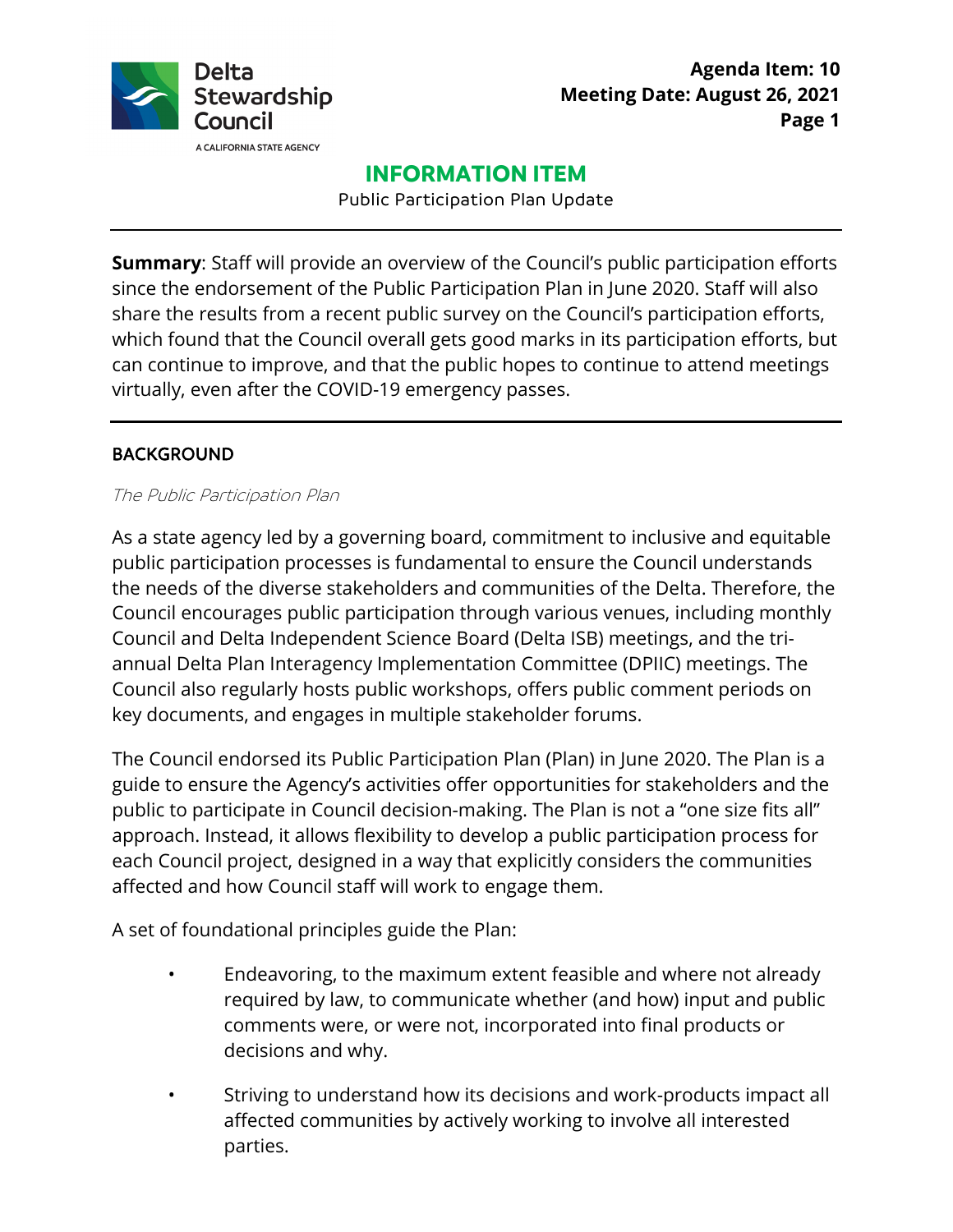- already required by law, that the process and information necessary • Ensuring, from start to finish, to the extent feasible, and where not for public and stakeholder engagement on issues before the Council will be prompt, clear, and available to all.
- Evaluating the most current best practices in public engagement and work to continually innovate its public participation program to be accessible to a broad range of audiences.
- Valuing and promoting accessibility, equity, inclusion, and diversity in the development and implementation of the Council's public engagement processes.

 Since the adoption of the Plan in June 2020, the Council has implemented many of its key goals, including:

- **From the beginning of projects, collaborating more closely with Community-Based Organizations (CBOs) to better understand** West Sacramento regions on three CBO-led region-specific Delta **community needs and enhance outreach efforts.** This includes contacting more than 40 CBOs to raise awareness of the Delta Adapts project and ground-truth data we planned to utilize in the study. Council staff has also collaborated with CBOs from the Stockton and Adapts workshops on February 4, April 20, and May 3, 2021. These workshops communicated the results of Vulnerability Assessment and commenced kick off of the Adaptation Strategy.
- **Expanding the use of advisory groups on crucial projects.** The most recent example includes current work to form an Environmental Justice (EJ) Expert Group, made up of CBOs, Native American Tribes, and other local EJ experts, to guide the development of the EJ Issue Paper.
- **compensating community partners for their time and effort in** • **Utilizing and exploring means and opportunities for collaborating with the Council.** For example, the Council entered into agreements with CBOs for developing and leading the workshops in Stockton mentioned above and is currently offered to organizations involved with the EJ Expert Group.
- **Implementing EJ and community outreach training for Council staff.** The first of a multi-part EJ training is currently underway under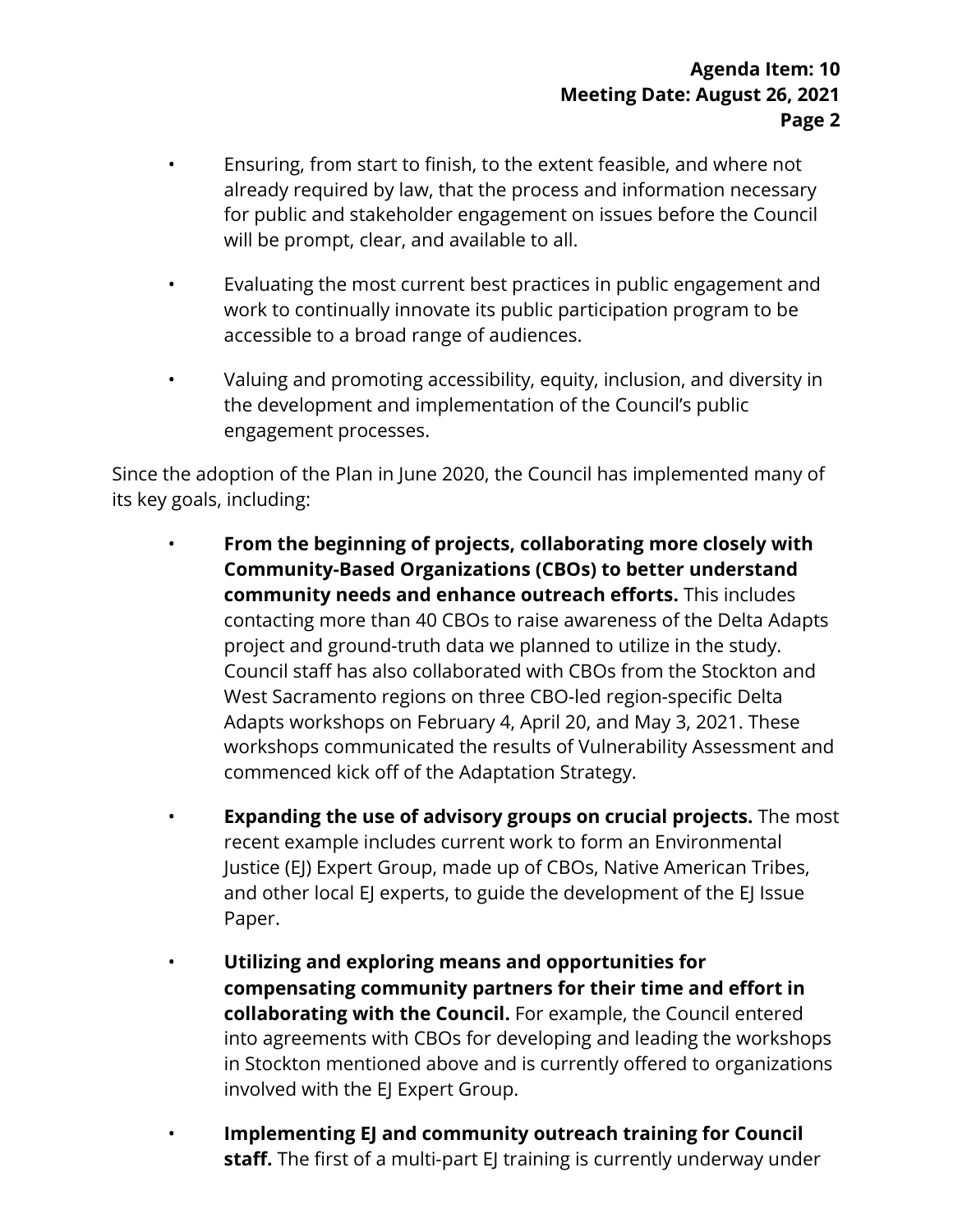the leadership of Social Science Extension Specialist Dr. Jessica Rudnick through guided discussions as part of the Council's internal Justice, Equity, Diversity, and Inclusion (JEDI) initiative. Additional external training opportunities are actively being explored.

- environmental justice concerns and other issues surrounding the • **Analyzing past public comments and engagement to assess trends and identify needs.** For the EJ Issue Paper and Council-wide use, Council California Sea Grant Fellows have analyzed over 200 written comments received to date to assess trends regarding Delta Plan. This helps the Council track opinion over time and evaluate where and how the Council has responded to past public input to inform institutional knowledge. This work is ongoing.
- **Adaptively managing Council opportunities for participation as a result of the COVID-19 emergency.** Remote participation opportunities have been provided at all Council public meetings and events since March 2020. The Council also created a direct engagement email for the submission of public comments, other correspondence, and troubleshooting ([engage@deltacouncil.ca.gov\)](mailto:engage@deltacouncil.ca.gov).

#### 2021 at a Glance

With the increased availability of online meeting statistics, the Council has been able to track meeting and event statistics more closely and assess trends. The

Since endorsement of the Plan in June 2020, the Council has averaged 73 participants per event, including:

- • Holding 13 Council meetings and supported 15 Delta Independent Science Board and four Delta Plan Interagency Implementation Committee meetings **(averaging 51 participants across all three types of meetings)**, including two certification of consistency appeals hearings **(averaging 119 participants)**.
- Holding seven Council workshops or informational meetings for the 2021 Proposal Solicitation Notice, Delta Adapts Vulnerability Assessment and Adaptation Strategy, and the EJ Issue Paper **(averaging 41 participants)**.
- the Science Needs Assessment Discussion Series and Workshop, the • Holding nine Delta Science Program workshops or symposiums, including Chinook Salmon Workshop, Zooplankton Symposium, Adaptive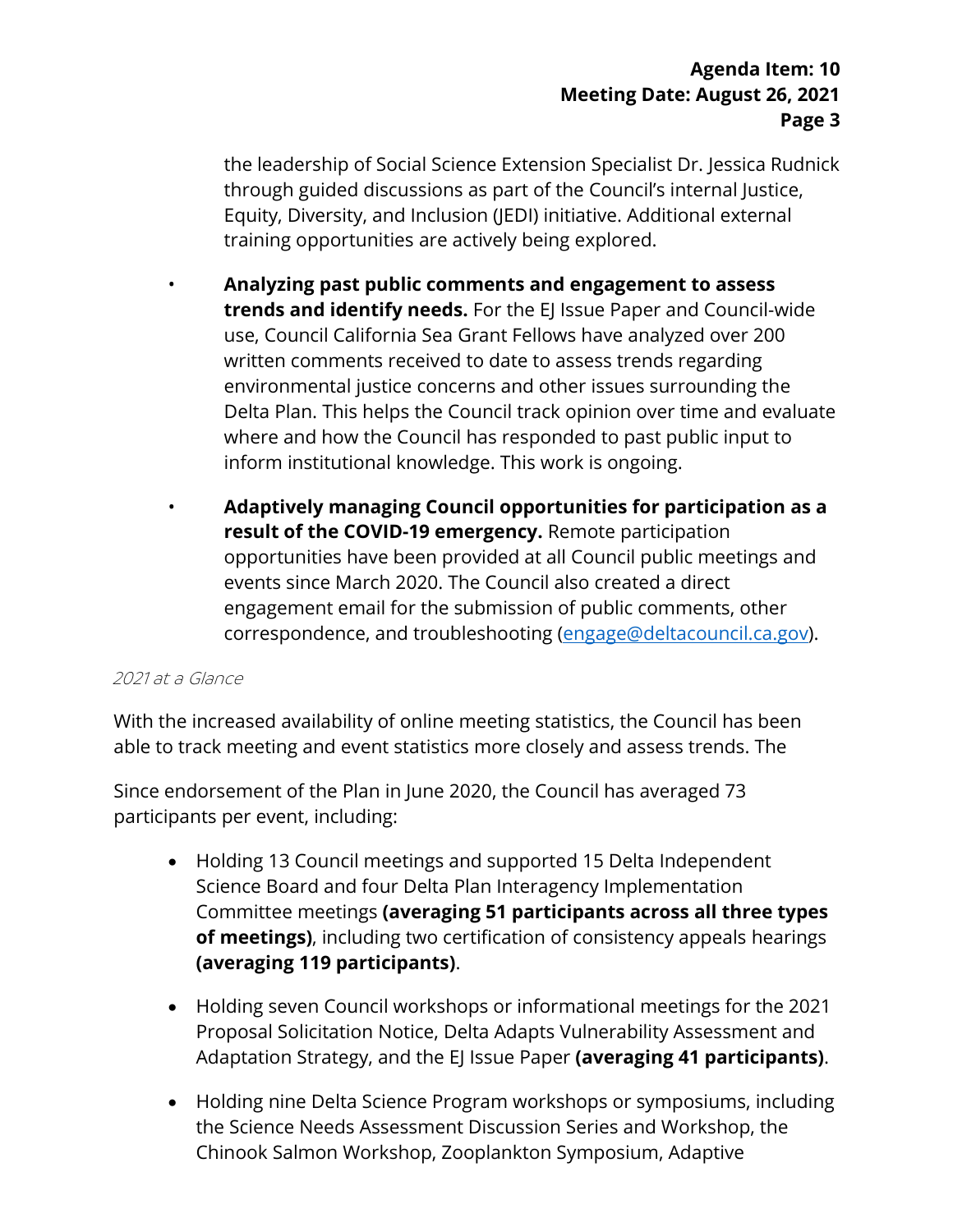Management Forum, Steelhead Workshop, and two Science Action Agenda Workshops **(averaging 122 participants per day of each workshop)**.

- o The Adaptive Management Forum also included smaller afternoon training sessions separate from the main plenary **(averaging 45 participants each)**.
- Holding the four-day  $11<sup>th</sup>$  Biennial Bay-Delta Science Conference **(averaging 672 participants per day)**.

Of note:

- • Attendance between morning **(averaging 78 participants)** and afternoon meetings **(averaging 71 participants)**, seems to be higher than evening meetings/events **(averaging 37 participants)**.
- attendance due to inconsistent tracking, Council staff intends to evaluate • While we cannot currently compare in-person attendance against virtual this information in the future.

#### Public Participation Survey

 endorsement. The survey results will be compared to the 2019 survey the Council and Instagram (approximately 5,200 followers among these platforms), and directly recipients). The survey received 95 responses, compared to 86 responses to the On July 19, the Council undertook a survey to evaluate attitudes regarding the Council's public participation efforts one year after the Public Participation Plan's released during the development of the Public Participation Plan. The survey was disbursed through the Council's email list (over 2,500 recipients), Twitter, Facebook, to those who have participated in Council meetings or events in the past (over 450 2019 survey.

 the 2019 survey results to assess change over time: While 95 participants do not constitute a reliable sample to draw representative or broad conclusions about all possible participants to Council activities, the survey results do provide feedback on virtual participation efforts and can be compared to

• 47 percent rated themselves as "Very Involved" or "Involved." Participants ranged from Northern California, outside the Delta (49 percent), the Delta (26 percent), the Central Valley (19 percent), and Southern California (4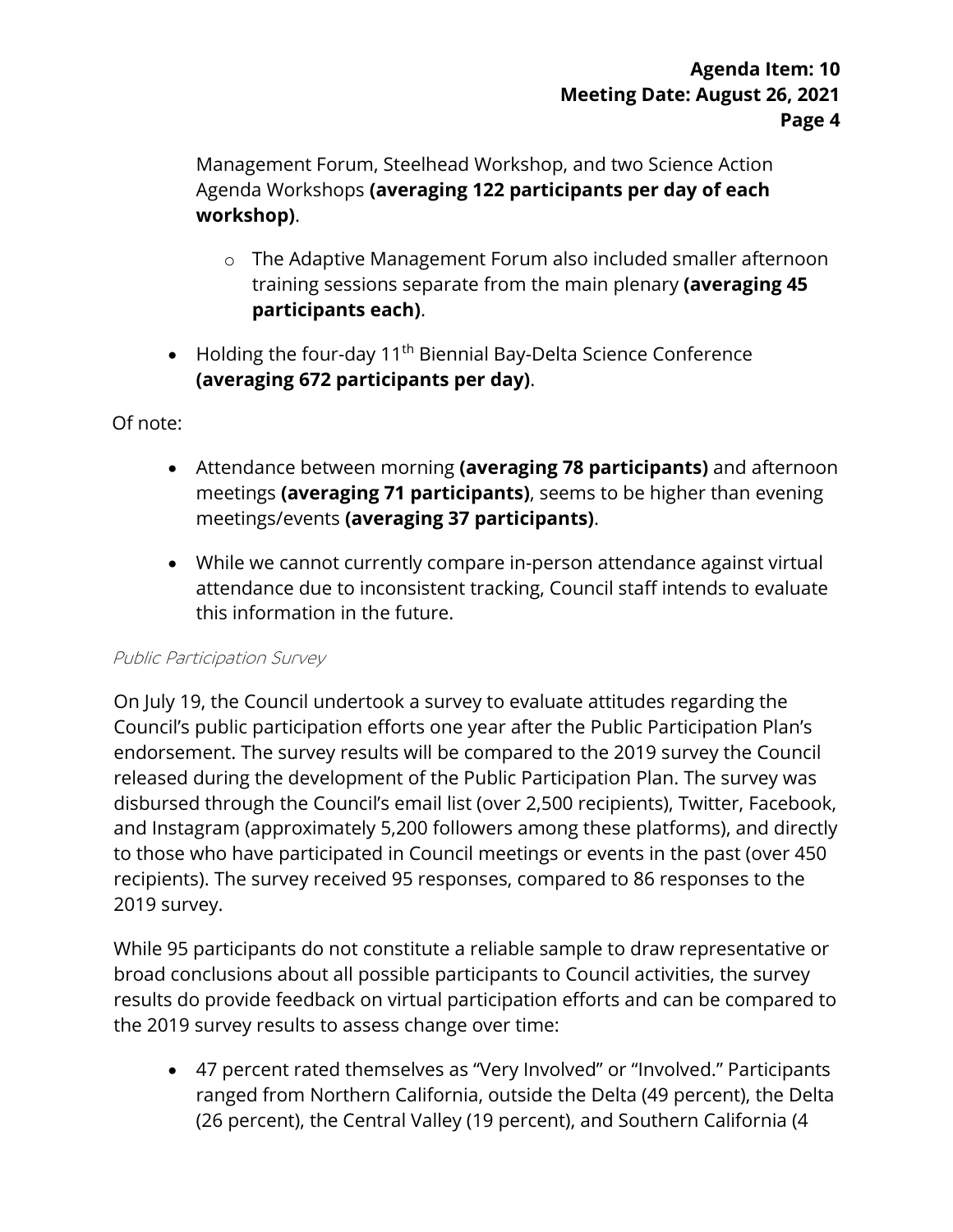(38 percent) or part of a CBO or non-profit (21 percent). percent). A large proportion distinguish themselves as private individuals

- 67 percent rate the Council's public participation efforts as "Excellent" or "Good," compared to 50 percent in 2019.
- • 32 percent say that they have noticed a positive difference in the Council's endorsement. This percentage is driven largely by those "very involved" or public participation efforts since the Public Participation Plan's "involved" in Council activities.
- 26 percent say they attend more Council activities since the Council went to fully remote events. Conversely, 15 percent say they attend fewer events.
- with the Council. This includes awareness of Council events or issues (46 they are concerned about (36 percent). • Participants identified barriers that they feel prevent them from engaging percent), opinions regarding the overall value of participating (36 percent), and opinions regarding whether the Council addresses what
- percent), and the Delta Levees Investment Strategy (43 percent) are the • Participants say that Delta Adapts (46 percent), Environmental Justice (46 Council activities that could use more improved public engagement.
- address concerns. • Overall, participants say that the Council does well communicating, is friendly, and is showing improvement in working with local groups to
- information available online, and continuing to engage early in the • The Council could improve listening to all constituencies, having all process for projects.
- When/if in-person meetings resume, 69 percent say they would still prefer to primarily participate in meetings online.

### FUTURE ENDEAVORS

Council staff is currently considering initiatives to further strengthen public participation in Council decision-making as it continues to implement the Plan, particularly in light of the COVID-19 emergency.